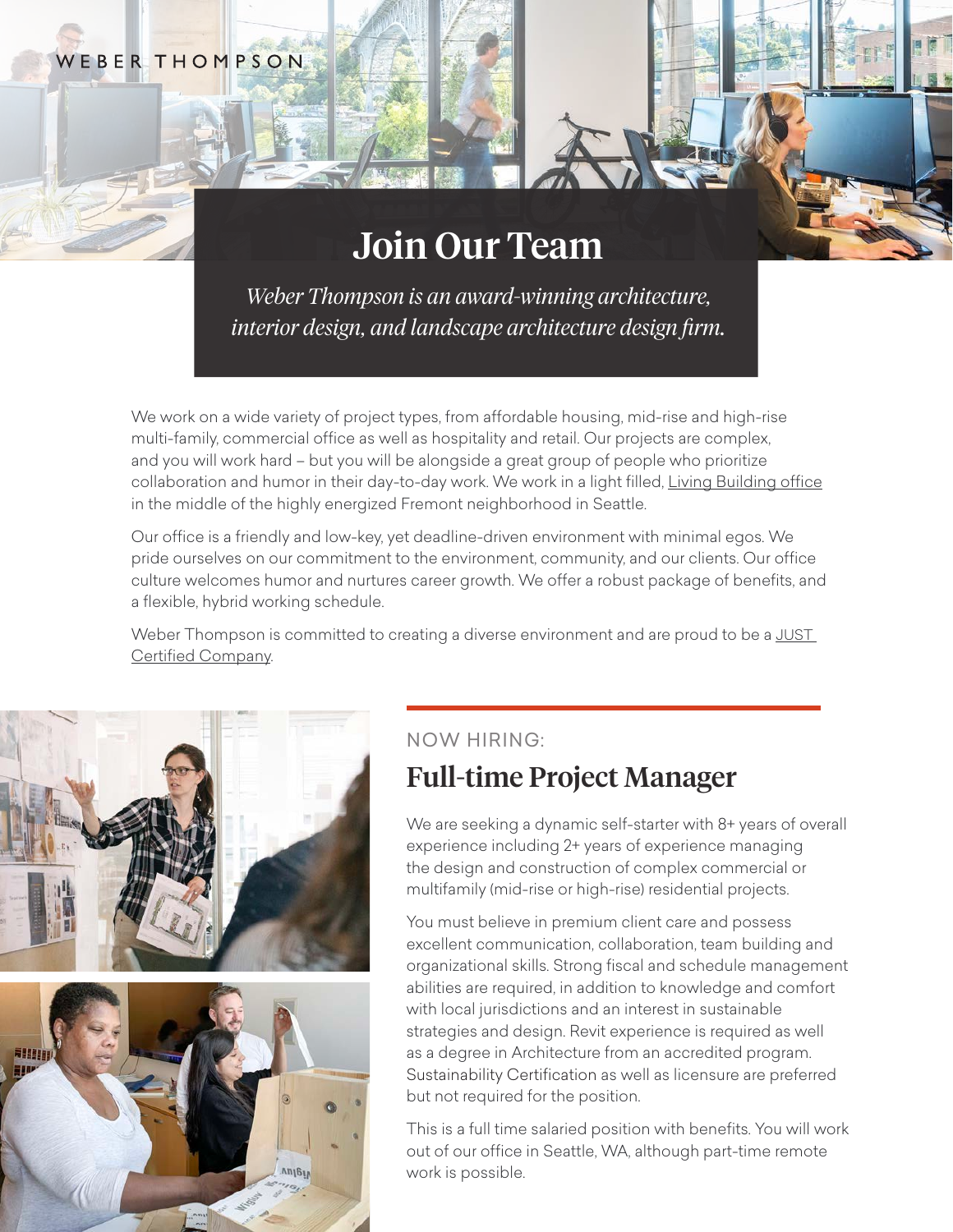# WEBER THOMPSON

# POSITION REQUIREMENTS + BENEFITS

#### **Required:**

- *• 8+ years overall experience*
- *• 2+ years of experience managing the design and construction of complex commercial or multifamily (mid-rise or high-rise) residential projects*
- *• Excellent communication skills*
- *• Excellent collaboration and team-building skills*
- *• Strong fiscal and schedule management abilities*
- *• Excellent time management and organizational skills*
- *• Knowledge and comfort with local jurisdictions*
- *• Belief in premium client care*
- *• A degree in Architecture from an accredited program*
- *• Experience using Revit*
- *• Interest in sustainable strategies and design*
- *• Ability to work in our Seattle, WA office and travel to jobsites if needed*

#### **Preferred:**

- *• Licensure*
- *• Sustainability certification*

#### **Benefits & Opportunities:**

- *• Paid Time Off*
- *• Medical, dental, vision, life insurance*
- *• 401(k) Participation*
- *• Healthcare spending or reimbursement accounts, such as HSAs, FSAs, and HRAs*
- *• Short-term & long-term disability insurance*
- *• Ability to work alongside a group of creative thinkers*
- *• Room to experiment and take initiative on new ideas*
- *• Professional growth opportunities*
- *• Ability to participate in firm-wide initiatives such as our Culture Club, Sustainabiliteam or Equity, Diversity, and Inclusion task force*